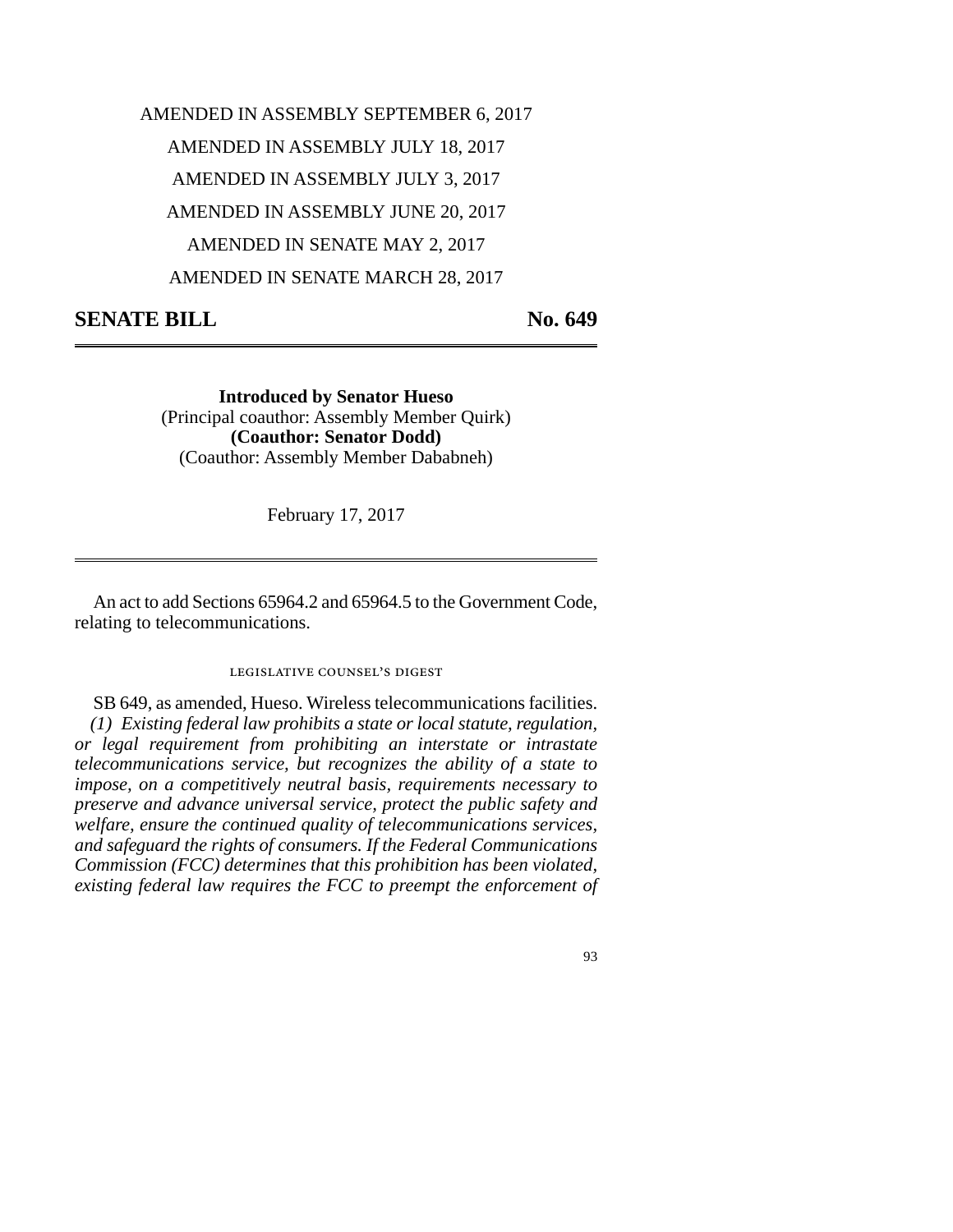*the offending statute, regulation, or legal requirement to the extent necessary to correct the violation. Existing federal law additionally recognizes the authority of a state or local government to manage public rights-of-way or to require fair and reasonable compensation from telecommunications providers, on a competitively neutral and nondiscriminatory basis, for the use of public rights-of-way on a nondiscriminatory basis, if the compensation required is publicly disclosed by that government. Existing federal law provides that no state or local government has the authority to regulate the entry of, or the rates charged by, a commercial mobile service, but permits a state to regulate the other terms and conditions of commercial mobile services.*

Under existing law, a wireless telecommunications collocation facility, as specified, is subject to a city or county discretionary permit and is required to comply with specified criteria, but a collocation facility, which is the placement or installation of *certain* wireless facilities, including antennas and related equipment, on or immediately adjacent to that *a* wireless telecommunications collocation facility, *facility, as specified,* is a permitted use not subject to a city or county discretionary permit. *permit, but certain other wireless telecommunications facilities are subject to city or county discretionary permitting and are required to comply with specified criteria.*

This bill would provide that a small-cell *cell*, as *defined*, is a permitted use, subject only to a specified permitting process adopted by a city or county, if the small cell meets specified requirements. By imposing new duties on local agencies, this bill would impose a state-mandated local program. The bill would authorize a city or county to require an encroachment permit or a building permit, and any additional ministerial permits, for a small cell, as specified. The bill would authorize a city or county to charge 3 types of fees: *fees relating to these small cells:* an annual charge for each small cell attached to city or county vertical infrastructure, an annual attachment rate, or and a one-time reimbursement fee. The bill would require the city or county to comply with notice and hearing requirements before imposing the annual attachment rate. The bill would require an action or proceeding to challenge a fee imposed under the provisions of this bill to be commenced within 120 days of the effective date of the ordinance or resolution. The bill would define the term "small cell" for these purposes. *This bill would require each wireless service provider, on or before July 1, 2019, and again on or before December 31, 2020, to*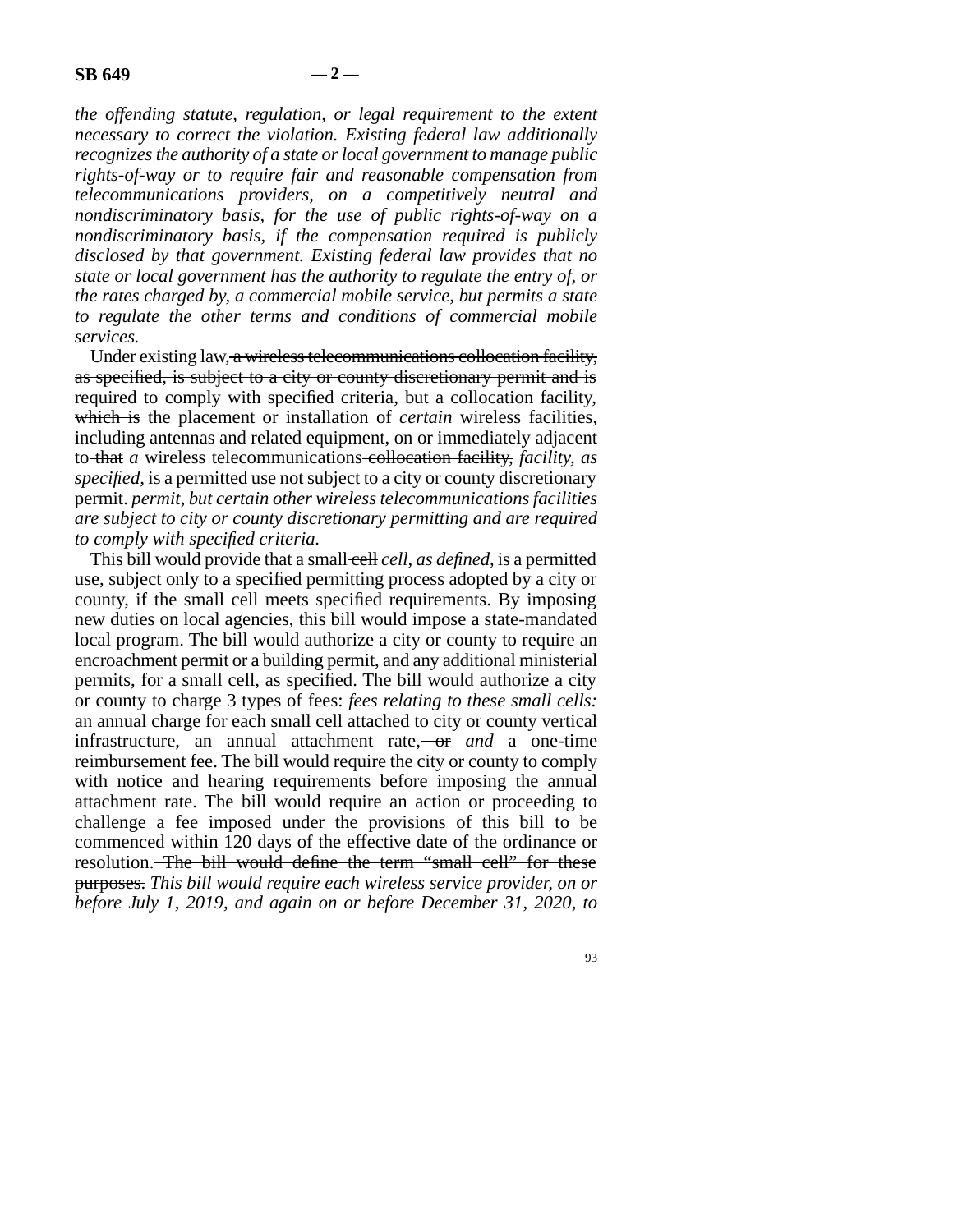*submit a report to the Legislature specifying the number of, and geographical location by ZIP Code of, the small cells that the wireless service provider has commenced operating within the state during the 18 months preceding the date of each report.*

*(2) Existing law requires a local publicly owned electric utility, as defined, to make available appropriate space and capacity on and in certain utility poles and related structures. Existing law requires fees adopted to cover the costs to provide this use, and the terms and conditions of access, to meet specified requirements, and specifies the manner in which these fees and terms and conditions of access may be challenged.*

*This bill would provide that it does not authorize or impose an obligation to charge a different use fee on a local publicly owned electric utility, and does not change or remove any obligation by the owner or operator of a small cell to comply with a local publicly owned electric utility's reasonable and feasible safety, reliability, and engineering policies.*

**The** 

*(3) The* Digital Infrastructure and Video Competition Act of 2006 establishes a procedure for the issuance of state franchises for the provision of video service and cable service and designates the Public Utilities Commission as the sole franchising authority for a state franchise under the act. The act requires the holder of a state franchise to pay franchise fees, as specified. The act prescribe *prescribes* the extent of the obligation of a holder of a state franchise to provide public, educational, and governmental access (PEG) channels, but authorizes a local entity, as defined, to establish a fee to support the costs of PEG channel facilities, in the amount of 1% of gross revenues, or more in specified circumstances.

This bill would prohibit a city or county from requiring a provider of video service or cable service to obtain any *additional* authorization or permit not described above to provide any communications service *services* that is *are* provided by a holder of a state *provider that holds a* franchise pursuant to the act. The bill would prohibit a city or county from requiring the holder of a state franchise *provider of video or cable service* to pay any tax, fee, assessment, or other charge not authorized by the act, this bill, or other state laws.

**The**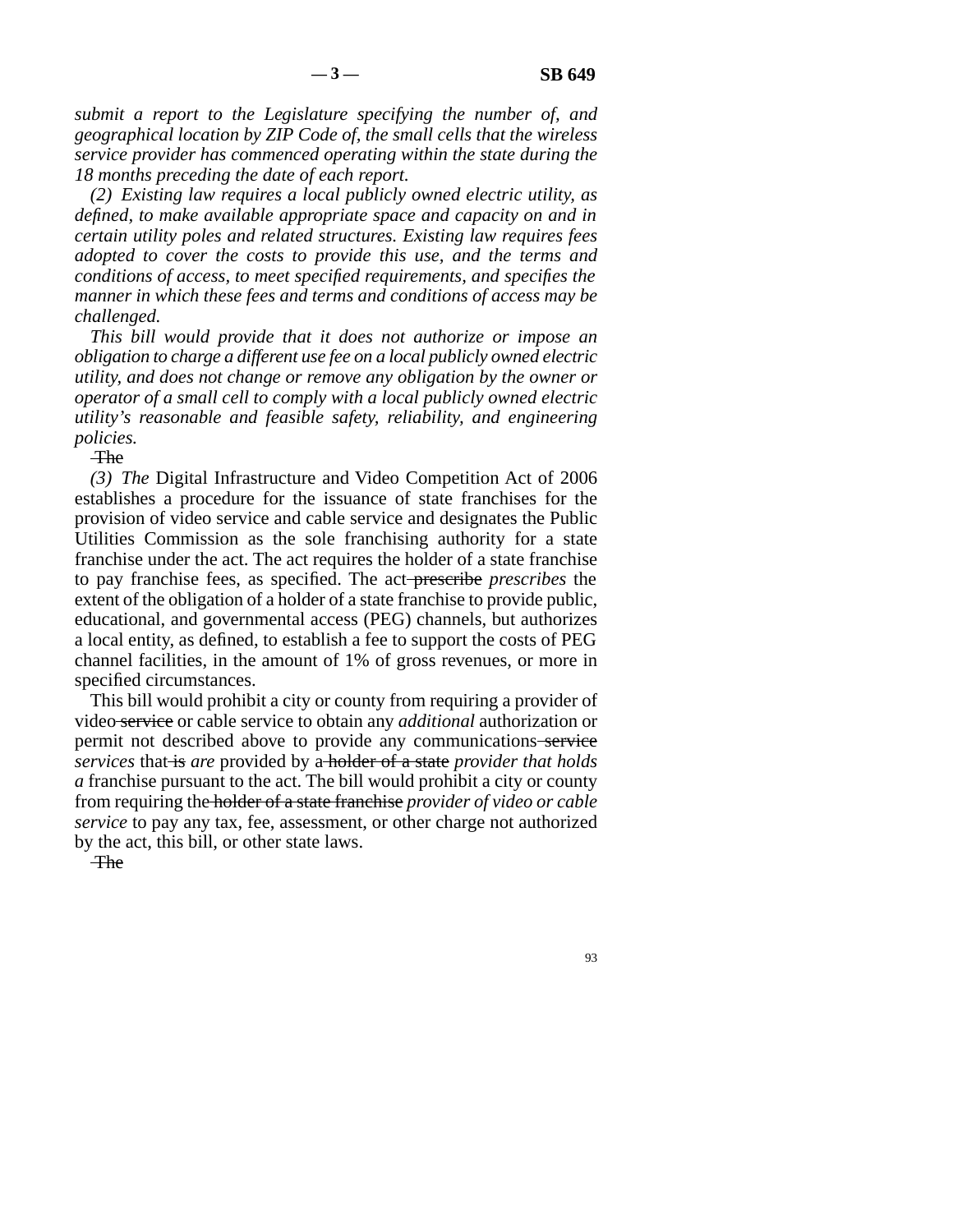*(4) The* California Constitution requires the state to reimburse local agencies and school districts for certain costs mandated by the state. Statutory provisions establish procedures for making that reimbursement.

This bill would provide that no reimbursement is required by this act for a specified reason.

Vote: majority. Appropriation: no. Fiscal committee: yes. State-mandated local program: yes.

## *The people of the State of California do enact as follows:*

**lacks** 1 SECTION 1. *(a)* The Legislature finds and declares that, to ensure that communities across the state have access to the most ensure that communities across the state have access to the most 3 advanced communications technologies and the transformative 4 solutions that robust wireless and wireline connectivity enables, 5 such as Smart Communities and the Internet of Things, California 6 should work in coordination with federal, state, and local officials line 7 to create a statewide framework for the deployment of advanced 8 wireless communications infrastructure in California that does all 9 of the following:  $10 \quad (a)$ 11 (1) Reaffirms local governments' historic role and authority 12 with respect to communications infrastructure siting and

13 construction generally.

 $\begin{array}{cc} 14 & \text{ (b)} \\ 15 & \text{ (2)} \end{array}$ (2) Reaffirms that deployment of telecommunications facilities 16 in the *public* rights-of-way is a matter of statewide concern, subject 17 to a statewide franchise, and that expeditious deployment of 18 telecommunications networks generally is a matter of both 19 statewide and national concern.  $20 \quad \text{e}$ 

21 (3) Recognizes that the impact on local interests from individual 22 small wireless facilities *cells* will be sufficiently minor and that 23 such deployments should be a permitted use statewide and should 24 not be subject *only* to discretionary zoning review. *encroachment* 25 *or building permits, or their functioning equivalents, while* 26 *requiring providers to comply with all applicable federal, state,* 27 *and local health and safety regulations, including the federal* 28 Americans with Disabilities Act of 1990 and the California Public

29 *Utilities Commission's General Order 95.*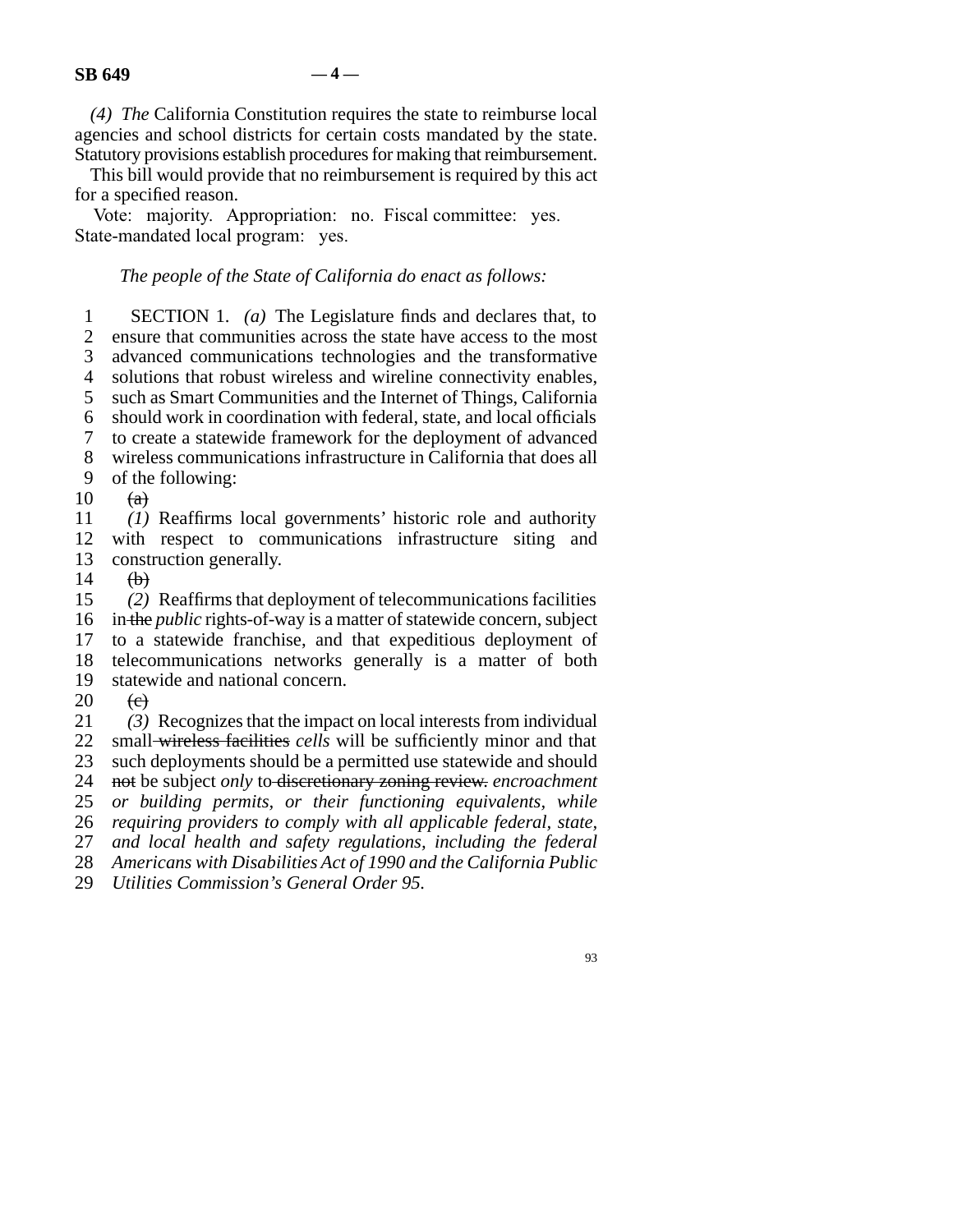line 1 (d) Requires expiring permits for these facilities to be renewed 2 so long as the site maintains compliance with use conditions 3 adopted at the time the site was originally approved.

 line 4 (e) Requires providers to obtain all applicable building or 5 encroachment permits and comply with all related health, safety,

6 and objective aesthetic requirements for small wireless facility 7 deployments on a ministerial basis.

 line 8 *(4) Makes small cell installations on vertical infrastructure,* line 9 *and on property outside a public right-of-way, subject to feasible* 10 *design and collocation standards, including reasonable and*  line 11 *objective specifications regarding the appearance and location of* 12 *the small cell installation.* 

13  $(f)$ 

14 (5) Grants providers fair, reasonable, nondiscriminatory, and 15 nonexclusive access to locally owned utility poles, streetlights, 16 and other suitable host *vertical* infrastructure located within the 17 public rights-of-way and in other local public places such as 18 stadiums, parks, campuses, hospitals, transit stations, and public 19 buildings consistent with all applicable health and safety 20 requirements, including Public Utilities Commission General Order 21 95. under reasonable terms and conditions.

22 (6) Grants providers nondiscriminatory access to property<br>23 owned or controlled by a local jurisdiction that is not in a public *owned or controlled by a local jurisdiction that is not in a public* 24 *right-of-way and is already being used for comparable purposes*<br>25 *under similar terms and conditions*. line 25 *under similar terms and conditions.*

 $\begin{matrix} 26 & (g) \\ 27 & (7) \end{matrix}$ (7) Provides for full recovery by local governments of the costs 28 of attaching communications facilities to utility poles, streetlights, 29 and other suitable host infrastructure in a manner that is consistent 30 with existing federal and state laws governing utility pole line 31 attachments generally. *generally, and of an additional charge of* line 32 *up to two hundred fifty dollars (\$250) for small cell attachments* 33 *to vertical infrastructure owned or controlled by a city or county.*  $34$  (h)

 line 35 *(8)* Permits local governments to charge permit fees that are 36 fair, reasonable, nondiscriminatory, and cost based.

line 37 *(9) Preserves existing agreements between wireless service*

 line 38 *providers and local governments for the leasing or licensing of* 39 *vertical infrastructure for small cell attachments.* 

 $40 \quad \overrightarrow{H}$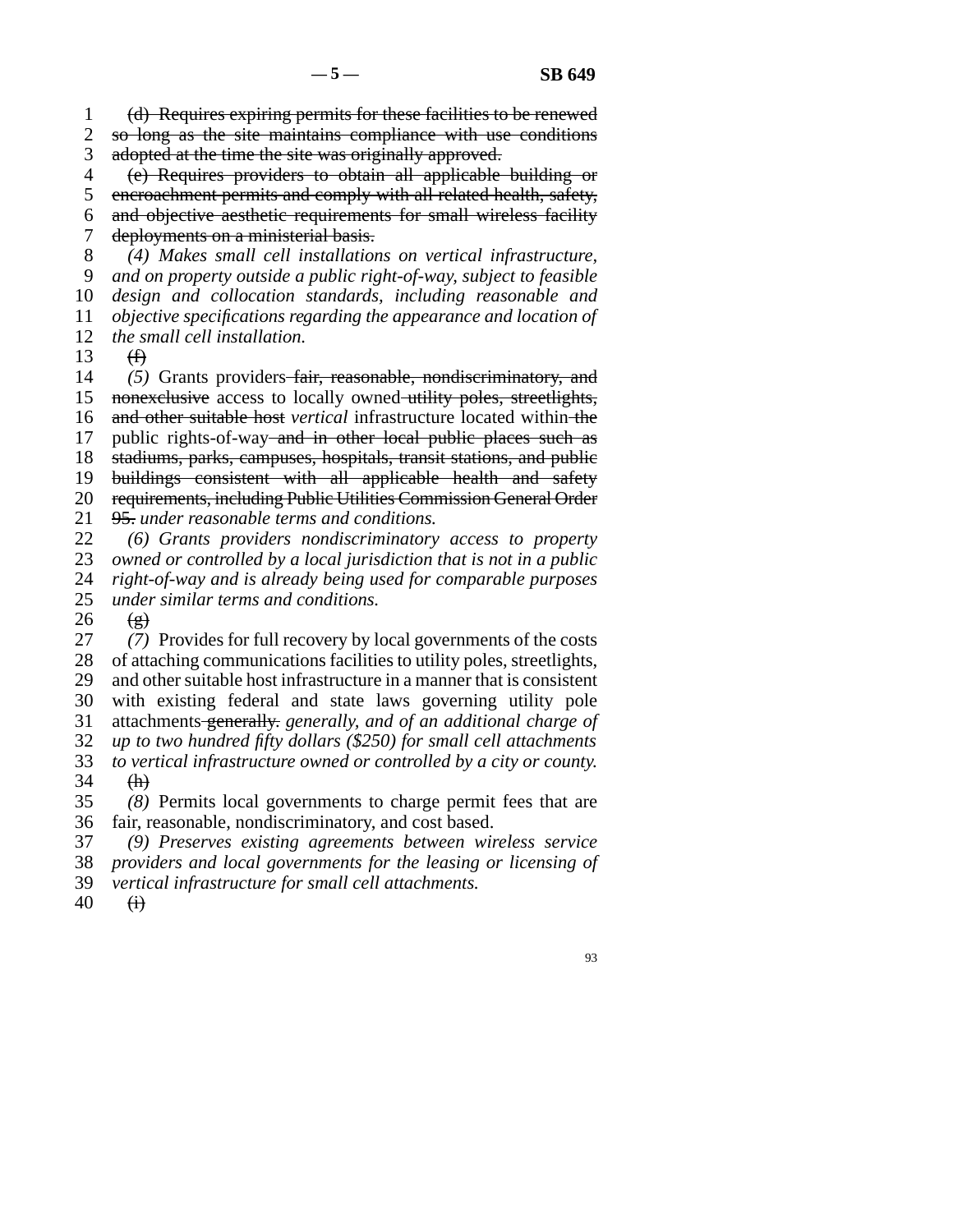line 1 *(10)* Advances technological and competitive neutrality while

2 not adding new requirements on competing providers that do not<br>3 exist today. exist today.

 $4 \quad \text{(i)}$ 

 $11$ ) Limits the creation or erection of any unreasonable line 6 requirement *requirements* for access to the public rights-of-way line 7 by communications providers, including excessive delays in 8 negotiations and approvals for communications facilities.

 line 9 *(b) The Legislature further finds and declares that wireless service providers deploy small cells to areas based on demand for services regardless of the income characteristics of the areas, that this act will complement efforts to close the digital divide by creating a framework that will incentivize private industry to invest or accelerate investment in the deployment of small cells, and that this act will complement current state and federal government efforts to subsidize the deployment of broadband, including all of* 

17 *the following:* 

18 (1) The Federal Communications Commission's Mobility Fund

19 *II Program, a program to help expand mobile coverage across* 20 *rural America and tribal lands by providing \$4.5 billion in* 

21 *subsidies within the next 10 years.* 

 line 22 *(2) The Connect America Fund, a Federal Communications* Commission program that expands access to voice and broadband

24 *services to unserved locations across the country.*<br>25 (3) The California Advanced Services Fun line 25 *(3) The California Advanced Services Fund, a program* line 26 *promoting, on a technologically neutral basis, the deployment of*

27 *broadband infrastructure to unserved and underserved areas with* 

28 *a goal of providing broadband access to 98 percent of Californian* 

29 *households.* 

30 SEC. 2. Section 65964.2 is added to the Government Code, to 31 read:

- 32 65964.2. (a) A small cell shall be a permitted use subject only<br>33 to a permitting process adopted by a city or county pursuant to to a permitting process adopted by a city or county pursuant to 34 subdivision (b) if it satisfies the following requirements:
- 35 (1) The small cell is located in the *a* public rights-of-way 36 *right-of-way* in any zone or in any zone that includes a commercial 37 or industrial use.

38 (2) The small cell complies with all applicable federal, state,

39 and local health and safety regulations, including the federal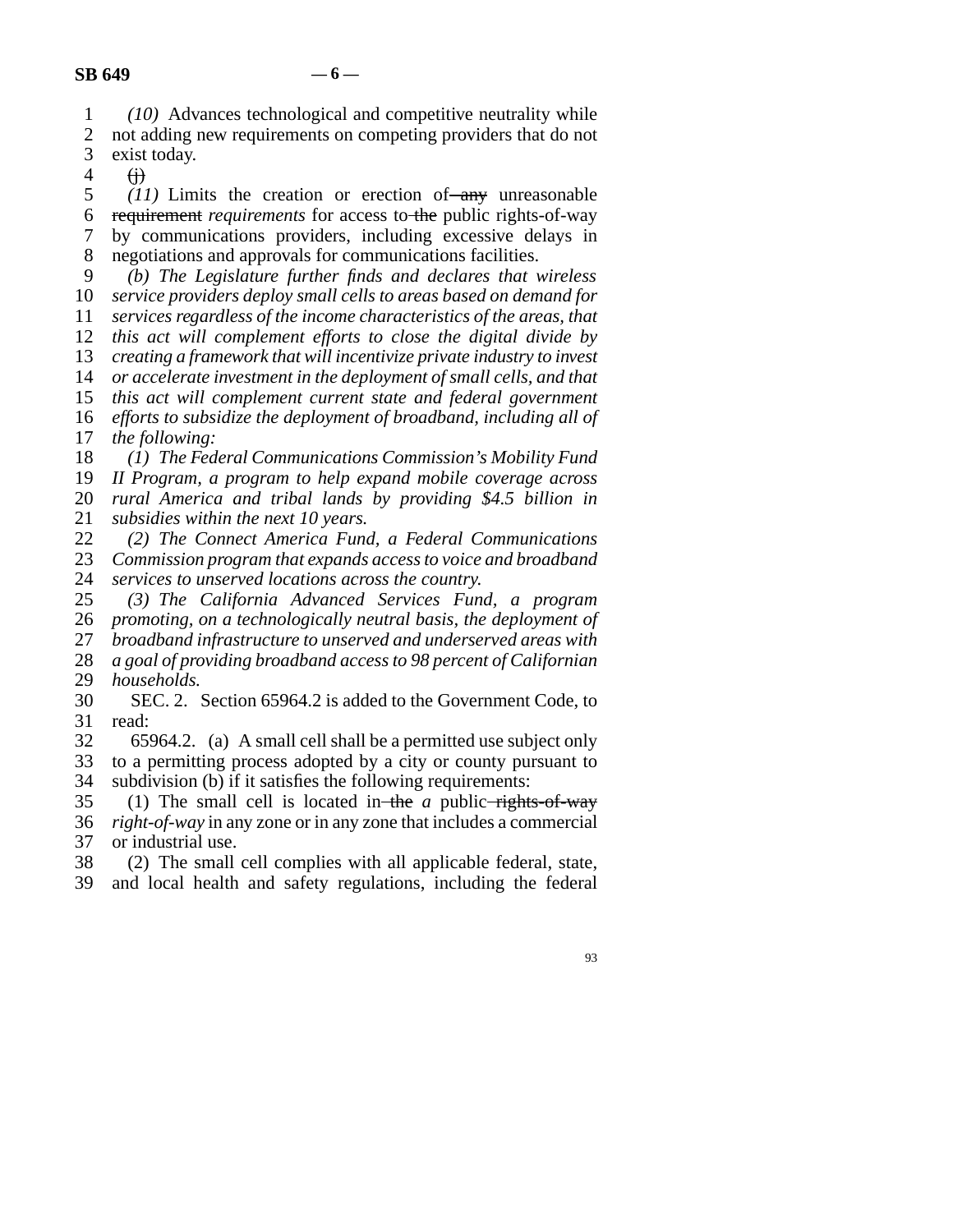1 Americans with Disabilities Act of 1990 (42 U.S.C. Sec. 12101) 2 et seq.). 3 (3) The small cell is not located on a fire department facility. line 4 (b) (1) A city or county may require that the *a* small cell be 5 approved pursuant to a building permit or its functional equivalent 6 in connection with placement outside of the public rights-of-way line 7 or an encroachment permit or its functional equivalent issued 8 consistent with Sections 7901 and 7901.1 of the Public Utilities 9 Code for the placement in public rights-of-way, and any additional 10 ministerial permits, provided that all permits are issued within the 11 time frames required by state and federal law.  $12$  (2) Permits issued pursuant to this subdivision may be subject 13 to the following: 14 (A) The same permit requirements as for similar construction 15 projects and applied in a nondiscriminatory manner. 16 (B) A requirement to submit additional information showing 17 that the small cell complies with the Federal Communications 18 Commission's regulations concerning radio frequency emissions 19 referenced in Section  $332(c)(7)(B)(iv)$  of Title 47 of the United 20 States Code. 21  $(C)$  A condition that the applicable permit may be rescinded if 22 construction is not substantially commenced within one year.

23 Absent a showing of good cause, an applicant under this section

- 24 may not renew the permit or resubmit an application to develop a<br>25 small cell at the same location within six months of rescission. small cell at the same location within six months of rescission.
- 26 (D) A condition that small cells no longer used to provide<br>27 service shall be removed at no cost to the city or county. service shall be removed at no cost to the city or county.
- 28 (E) Compliance with building codes, including building code 29 structural requirements.
- 30 (F) A condition that the applicant pay all electricity costs 31 associated with the operation of the small cell.
- line 32 (G) A condition to comply *requiring compliance* with feasible 33 design and collocation standards on a small cell to be installed on
- 34 property not in the *public* rights-of-way.
- line 35 *(H) A condition to indemnify a city, county, or city and county,* line 36 *against claims brought by third parties against the city, county,* 37 *or city and county, associated with the installation of a small cell.*
- 38 (3) Permits issued pursuant to this subdivision shall not be 39 subject to: *to any of the following conditions:* 
	- 93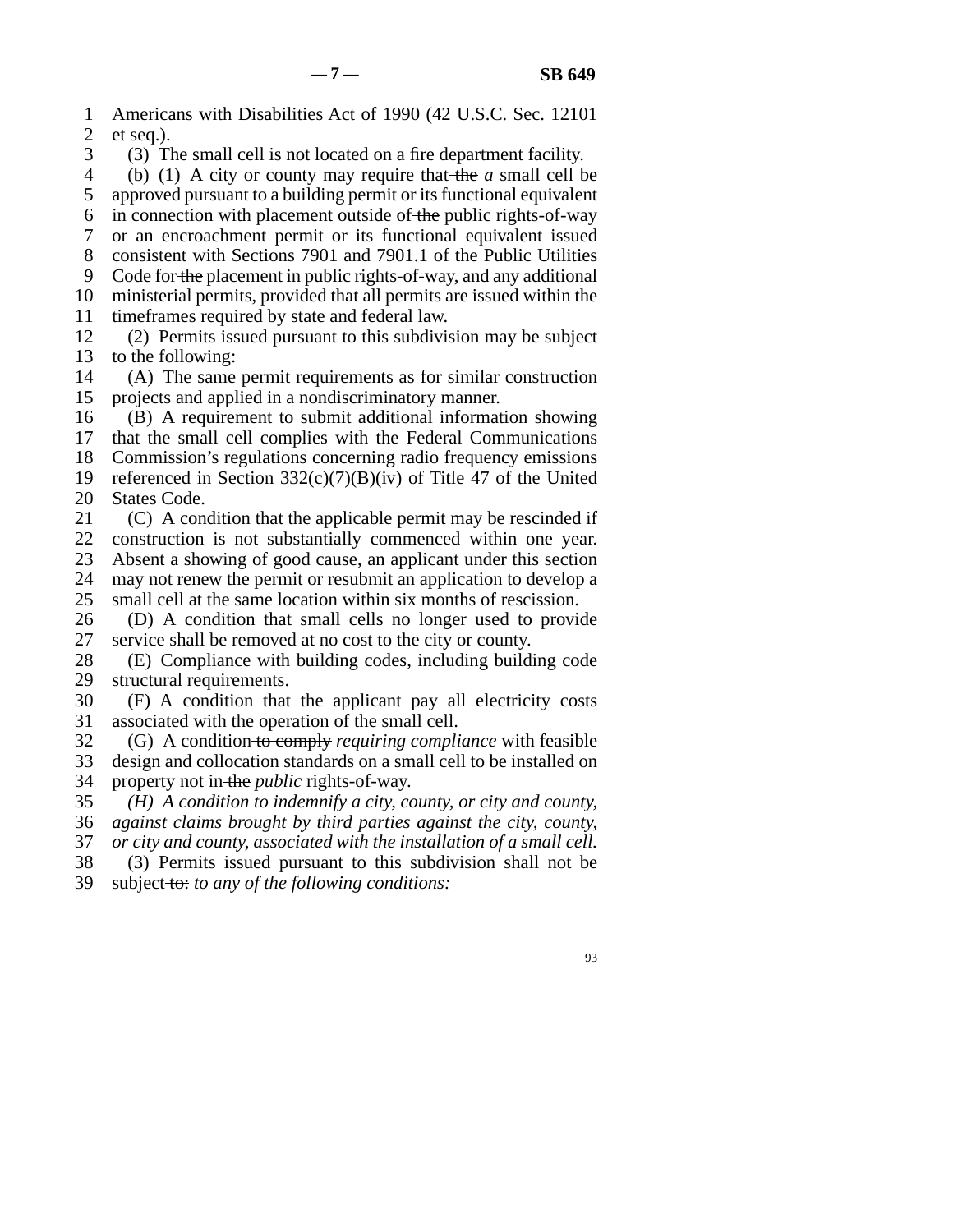line 1 (A) Requirements to provide additional services, directly or 2 indirectly, including, but not limited to, in-kind contributions from<br>3 the applicant such as reserving fiber, conduit, or pole space. the applicant such as reserving fiber, conduit, or pole space.

4 (B) The submission of any additional information other than 5 that required of similar construction projects, except as specifically 6 provided in this section.

7 (C) Limitations on routine maintenance or the replacement of 8 small cells with small cells that are substantially similar, the same 9 size or smaller.

10 (4) A city or county shall not impose permitting requirements 11 or fees on the installation, placement, maintenance, or replacement 12 of micro wireless facilities that are suspended, whether embedded 13 or attached, on communication cables strung between utility poles 14 in compliance with state safety codes. 15 (c) A city or county shall not preclude the leasing or licensing

16 of its vertical infrastructure located in public rights-of-way or 17 public utility easements under the terms set forth in this 18 subdivision. Vertical infrastructure shall be made available for the 19 placement of small cells under fair and reasonable fees, subject to 20 the requirements in subdivision (d), terms, and conditions, which 21 may include feasible design and collocation standards. A city or 22 county may reserve capacity on vertical infrastructure if the city 23 or county adopts a resolution finding, based on substantial evidence

24 in the record, that the capacity is needed for projected city or county<br>25 uses. uses.

26 (d) (1) A city or county may charge the following fees:<br>27 (A) An annual charge not to exceed two hundred fifty of

 $(A)$  An annual charge not to exceed two hundred fifty dollars 28 (\$250) for each small cell attached to city or county vertical 29 infrastructure.

30 (B) An annual attachment rate that does not exceed an amount 31 resulting from the following requirements:

32 (i) The city or county shall calculate the rate by multiplying the percentage of the total usable space that would be occupied by the percentage of the total usable space that would be occupied by the 34 attachment by the annual costs of ownership of the vertical 35 infrastructure and its anchor, if any.

36 (ii) The city or county shall not levy a rate that exceeds the 37 estimated amount required to provide use of the vertical 38 infrastructure for which the annual recurring rate is levied. If the 39 rate creates revenues in excess of actual costs, the city or county 40 shall use those revenues to reduce the rate.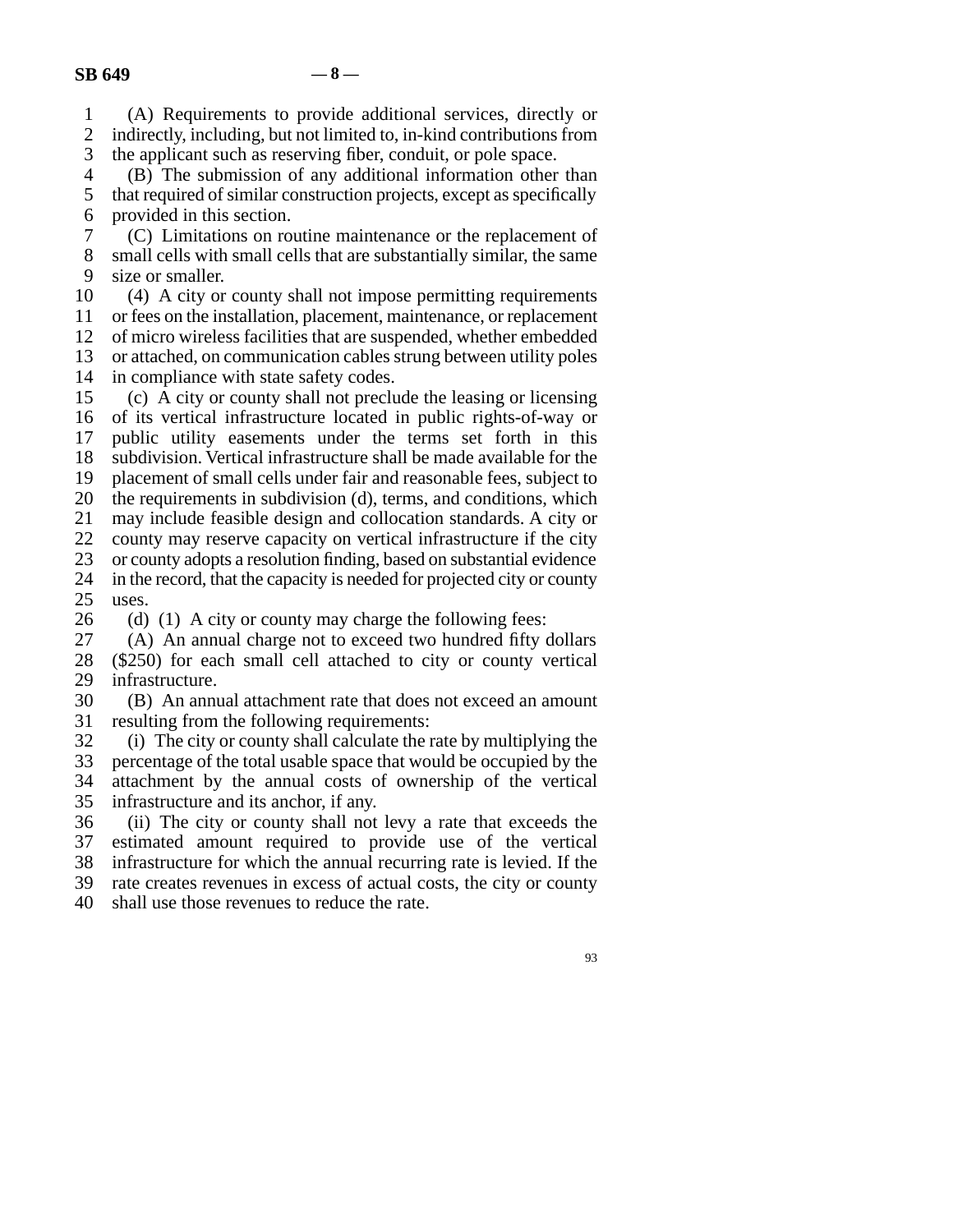line 1 (iii) For purposes of this subparagraph:

2 (I) "Annual costs of ownership" means the annual capital costs 3 and annual operating costs of the vertical infrastructure, which 4 shall be the average costs of all similar vertical infrastructure 5 owned or controlled by the city or county. The basis for the line 6 computation of annual capital costs shall be historical capital costs line 7 less depreciation. The accounting upon which the historical capital 8 costs are determined shall include a credit for all reimbursed capital 9 costs. Depreciation shall be based upon the average service life of 10 the vertical infrastructure. Annual cost of ownership does not line 11 include costs for any property not necessary for use by the small  $12$  cell.

13 (II) "Usable space" means the space above the minimum grade 14 that can be used for the attachment of antennas and associated 15 ancillary equipment.

 $16$  (C) A one-time reimbursement fee for actual costs incurred by 17 the city or county for rearrangements performed at the request of 18 the small cell provider.

19  $(2)$  A city or county shall comply with the following before 20 adopting or increasing the rate described in subparagraph (B) of 21 paragraph  $(1)$ :

22 (A) At least 14 days before the hearing described in  $23$  subparagraph (C), the city or county shall provide notice of the subparagraph  $(C)$ , the city or county shall provide notice of the 24 time and place of the meeting, including a general explanation of 25 the matter to be considered. the matter to be considered.

26 (B) At least 10 days before the hearing described in 27 subparagraph (C), the city or county shall make available to the subparagraph  $(C)$ , the city or county shall make available to the 28 public data indicating the cost, or estimated cost, to make vertical 29 structures available for use under this section if the city or county 30 adopts or increases the proposed rate.

 $10$  (C) The city or county shall, as a part of a regularly scheduled 32 public meeting, hold at least one open and public hearing at which 33 time the city or county shall permit the public to make oral or 34 written presentations relating to the rate. The city or county shall 35 include a description of the rate in the notice and agenda of the 36 public meeting in accordance with the Ralph M. Brown Act line 37 (Chapter 9 (commencing with Section 54950.5) *54950)* of Part 1 38 of Division 2 of Title 5).

39 (D) The city or county may approve the ordinance or resolution 40 to adopt or increase the rate at a regularly scheduled open meeting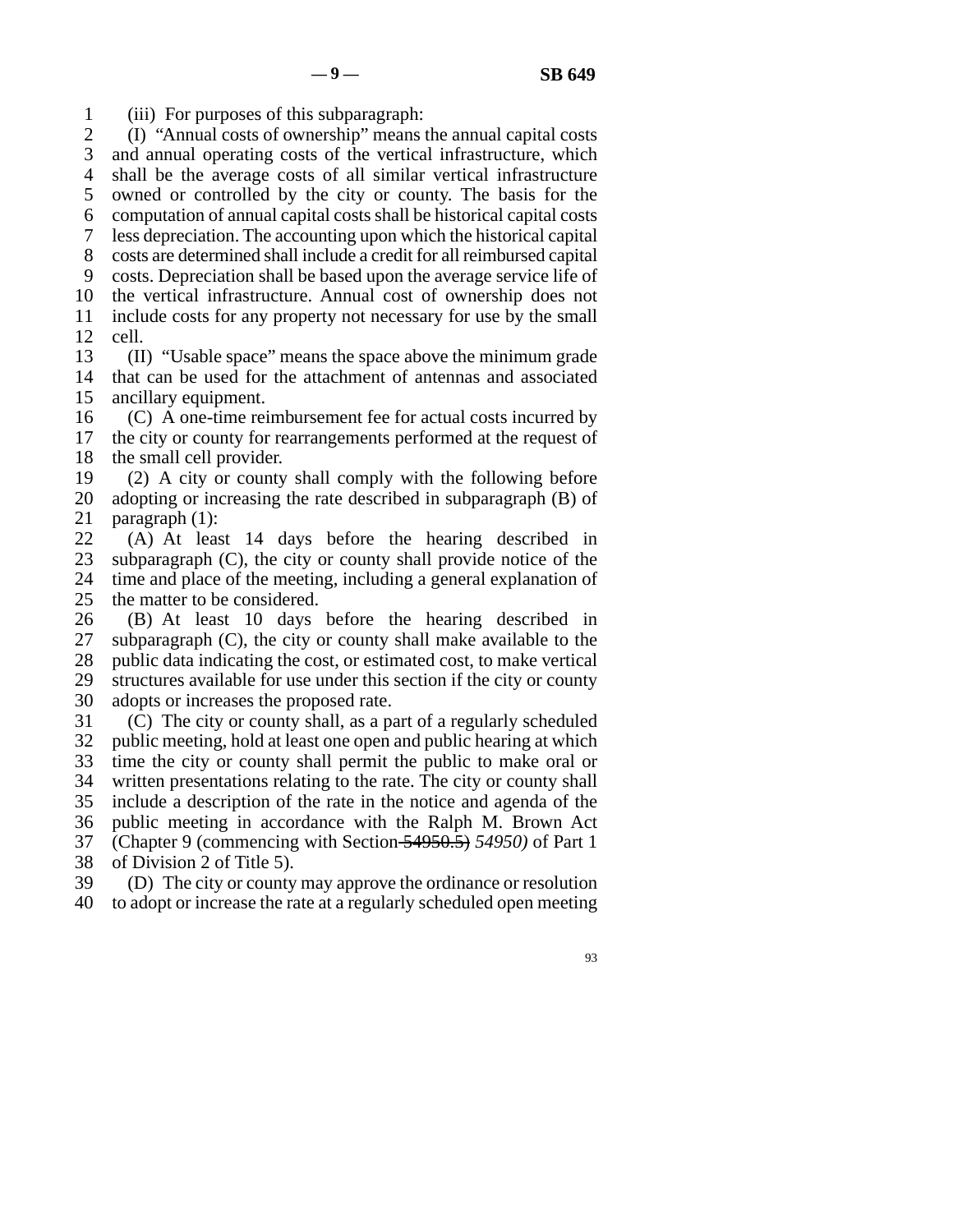- 1 that occurs at least 30 days after the initial public meeting described
- 2 in subparagraph  $(C)$ .<br>3 (3) A judicial action

 $\lambda$  (3) A judicial action or proceeding to attack, review, set aside,

4 void, or annul an ordinance or resolution adopting, or increasing,

5 a fee described in this subdivision, shall be commenced within

line 6 120 days of the effective date of the ordinance or resolution

7 adopting or increasing the fee. A city or county or interested person

8 shall bring an action described in this paragraph pursuant to 9 Chapter 9 (commencing with Section 860) of Title 10 of Part 2 of

10 the Code of Civil Procedure in a court of competent jurisdiction.

line 11 (4) This subdivision does not prohibit a wireless service provider

12 and a city or county from mutually agreeing to  $an$  annual charge

13 or attachment rate *a rate*, *charge*, *term, or condition* that is different

14 from the fees or rates *that* established above. *pursuant to the* 

15 *procedures in this subdivision, provided that either party may* 

16 *withdraw from negotiations seeking such an agreement by written* 17 *notice*.

18 (e) A city or county shall not discriminate against the 19 deployment of a small cell on property owned by the city or county 20 and shall make space available on property not located in the public 21 rights-of-way under terms and conditions that are no less favorable 22 than the terms and conditions under which the space is made 23 available for comparable commercial projects or uses. These 24 installations shall be subject to reasonable and nondiscriminatory<br>25 rates, terms, and conditions, which may include feasible design rates, terms, and conditions, which may include feasible design 26 and collocation standards.

27 (f) This section does not alter, modify, or amend any franchise<br>28 or franchise requirements under state or federal law, including or franchise requirements under state or federal law, including 29 Section 65964.5.

30 (g) For purposes of this section, the following terms have the 31 following meanings:

 line 32 *(1) "Feasible design and collocation standards" means* reasonable and objective specifications concerning the physical line 34 *structure, construction, location, and appearance of a small cell,* line 35 *provided that those specifications facilitate the installation of the* line 36 *small cell and may be waived by the city or county on a* 37 *nondiscriminatory basis.* 

 $\begin{matrix} 38 & (1) \\ 39 & (2) \end{matrix}$ (2) "Micro wireless facility" means a small cell that is no larger line 40 than 24 inches long, *in length,* 15 inches in width, 12 inches in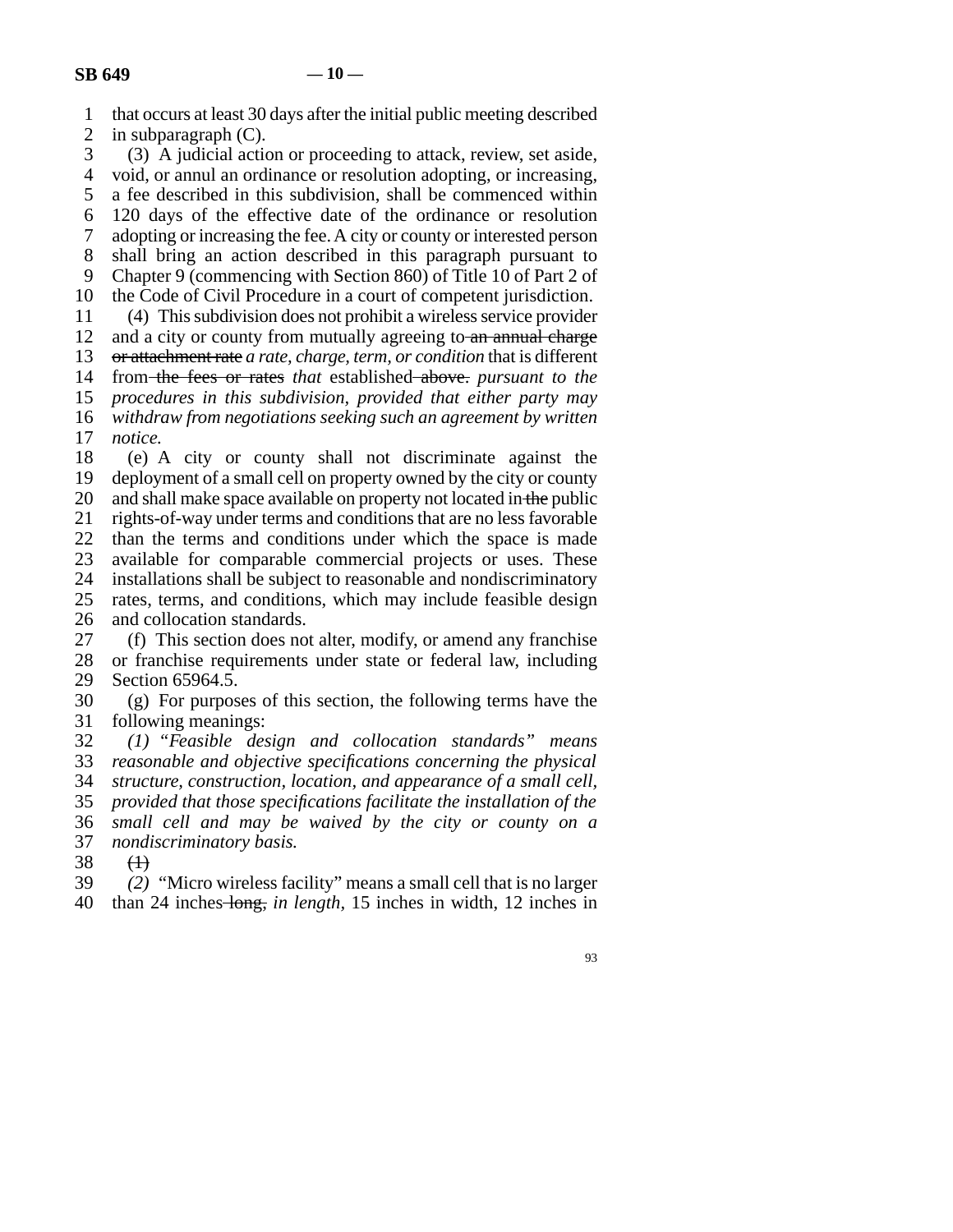- line 1 height, and that has an exterior antenna, if any, no longer than 11 2 inches.<br>3  $\frac{(2)}{(2)}$
- $\leftrightarrow$

 line 4 *(3)* (A) "Small cell" means a wireless telecommunications 5 facility, as defined in paragraph  $(2)$  of subdivision  $(d)$  of Section line 6 65850.6, or a wireless facility that uses licensed or unlicensed 7 spectrum and that meets the following qualifications:

8 (i) The small cell antennas on the structure, excluding the 9 associated equipment, total no more than six cubic feet in volume, 10 whether an array or separate.

- line 11 (ii) Any individual piece of associated equipment on pole 12 structures does not exceed nine cubic feet.
- 13 (iii) The cumulative total of associated equipment on pole 14 structures does not exceed 21 cubic feet.
- 15 (iv) The cumulative total of any ground-mounted equipment
- 16 along with the associated equipment on any pole or nonpole
- 17 structure does not exceed 35 cubic feet.
- 18 (v) The following types of associated ancillary equipment are
- 19 not included in the calculation of equipment volume:
- 20 (I) Electric meters and any required pedestal.
- 21 (II) Concealment elements.
- 22 (III) Any telecommunications demarcation box.<br>23 (IV) Grounding equipment.
- line 23 (IV) Grounding equipment.
- 24 (V) Power transfer switch.<br>25 (VI) Cutoff switch.
- (VI) Cutoff switch.
- 26 (VII) Vertical cable runs for the connection of power and other 27 services.

28 (VIII) Equipment concealed within an existing building or 29 structure.

- 30 (B) "Small cell" includes a micro wireless facility.
- 31 (C) "Small cell" does not include the following:
- line 32 (i) Wireline *A wireline* backhaul facility, which is defined to

33 mean a facility used for the transport of communications data by 34 wire from wireless facilities to a network.

- 35 (ii) Coaxial or fiber optic cables that are not immediately 36 adjacent to or directly associated with a particular antenna or 37 collocation.
- 38 (iii) Wireless facilities placed in any historic district listed in
- 39 the National Park Service Certified State or Local Historic Districts
- 40 or in any historical district listed on the California Register of
	- 93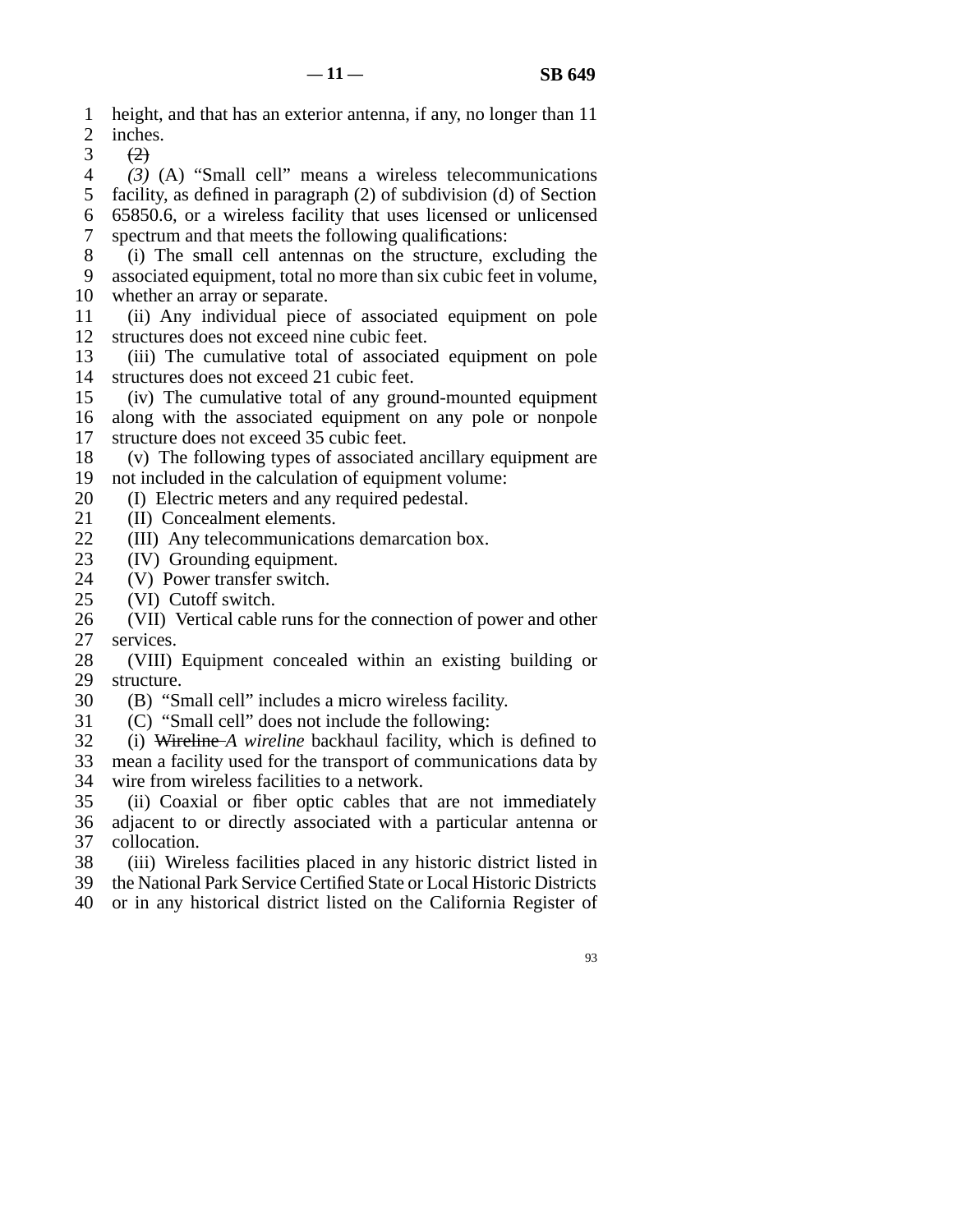- line 1 Historical Resources or placed in coastal zones subject to the
- 2 jurisdiction of the California Coastal Commission.<br>3 (iv) The underlying vertical infrastructure. (iv) The underlying vertical infrastructure.

line 5 *(4)* (A) "Vertical infrastructure" means all poles or similar

6 facilities owned or controlled by a city or county that are in the

line 7 public rights-of-way or public utility easements and meant for, or

8 used in whole or in part for, communications service, electric

9 service, lighting, traffic control, or similar functions.

10 (B) For purposes of this paragraph, the term *facilities are* 

11 "controlled" means having by a city or county if the city or county

12 *has* the right to allow subleases or sublicensing. A city or county 13 may impose feasible design or collocation standards for small cells

14 placed on vertical infrastructure, including the placement of

15 associated equipment on the vertical infrastructure or the ground.

 line 16 *(5) "Wireless service provider" means a provider of* 17 *"commercial mobile radio service" or "commercial mobile data* 

18 *service," as those terms are defined in Section 20.3 of Title 47 of* 

19 *the Code of Federal Regulations, using spectrum radio frequencies* 

20 *licensed to it by the Federal Communications Commission or any* 

21 *successor agency.* 

22 (h) Existing agreements *with a wireless provider or its agent*<br>23 regarding the leasing or licensing of vertical infrastructure entered regarding the leasing or licensing of vertical infrastructure entered 24 into before the operative date of this section remain in effect,<br>25 subject to applicable termination provisions. The operator of a subject to applicable termination provisions. The operator of a 26 small cell may accept the rates of this section for small cells that 27 are the subject of an application submitted after the agreement is 28 terminated pursuant to the terms of the agreement.

29 (i) Nothing in this section shall be construed to authorize or 30 impose an obligation to charge a use fee different than that

31 authorized by Part 2 (commencing with Section 9510) of Division 32 4.8 of the Public Utilities Code on a local publicly owned electric 33 utility.

34 (i) This section does not change or remove any obligation by 35 the owner or operator of a small cell to comply with a local publicly

36 owned electric utility's reasonable and feasible safety, reliability, 37 and engineering policies.

 $\delta$  (k) A city or county shall consult with the utility director of a

39 local publicly owned electric utility when adopting an ordinance

 $4 \t\t (3)$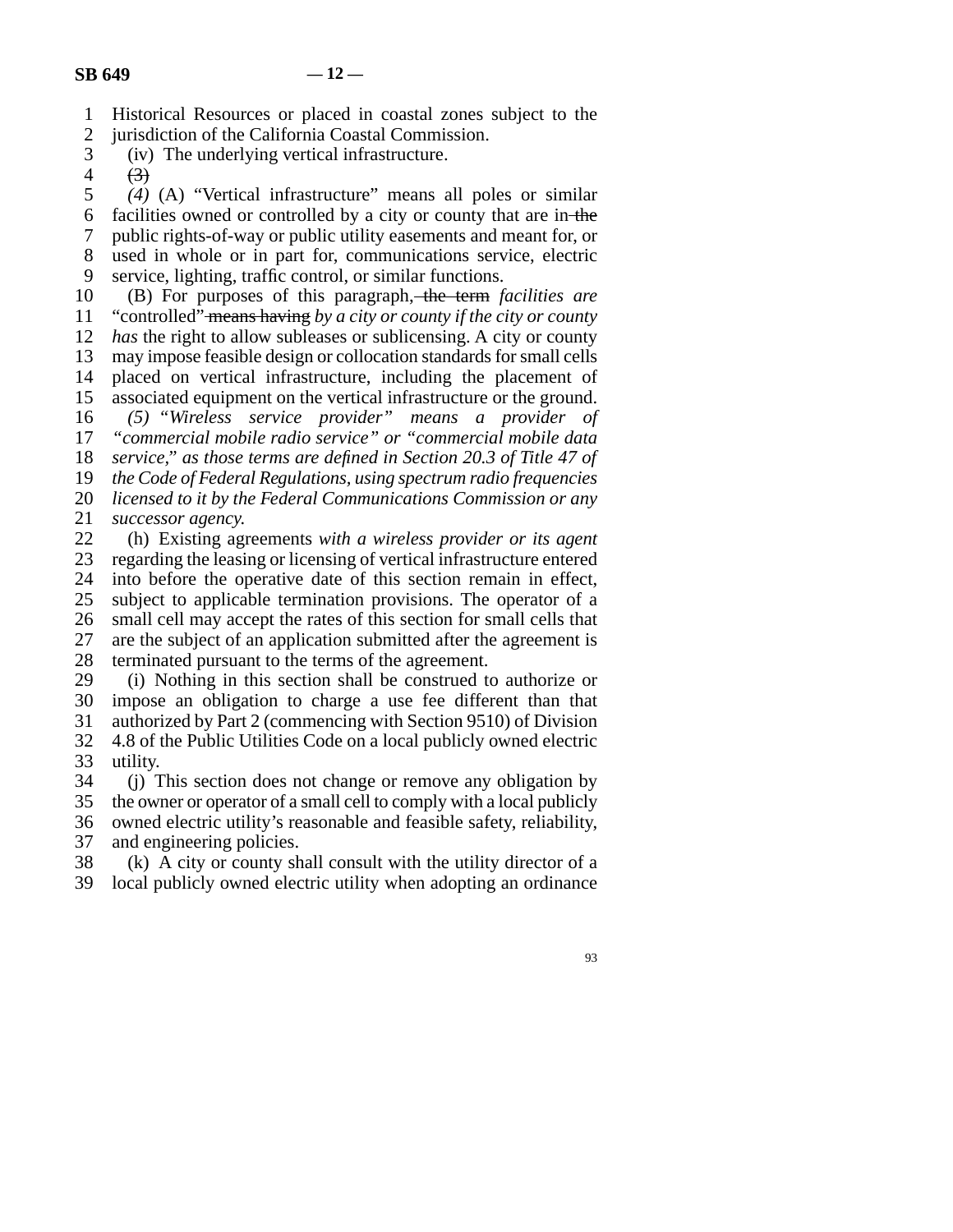line 1 or establishing permitting processes consistent with this section 2 that impact the local publicly owned electric utility.

 line 3 (*l*) Nothing in this *This* section shall *not* be construed to modify 4 the rules and compensation structure that have been adopted for 5 an attachment to a utility pole owned by an electrical corporation 6 or telephone corporation, as those terms are defined in Section 216 7 of the Public Utilities Code pursuant to state and federal law, 8 including, but not limited to, decisions of the Public Utilities 9 Commission adopting rules and a compensation structure for an 10 attachment to a utility pole owned by an electrical corporation or 11 telephone corporation, as those terms are defined in Section 216 12 of the Public Utilities Code.

13 (m) Nothing in this *This* section shall *not* be construed to modify 14 any applicable rules adopted by the Public Utilities Commission, 15 including General Order 95 requirements, regarding the attachment 16 of wireless facilities to a utility pole owned by an electrical 17 corporation or telephone corporation, as those terms are defined 18 in Section 216 of the Public Utilities Code, and shall not 19 *preclude a city or county from exercising authority granted to a* 20 *local government to enforce state safety regulations.* 

21 (n) The Legislature finds and declares that small cells, as defined 22 in this section, have a significant economic impact in California 23 and are not a municipal affair as that term is used in Section 5 of 24 Article XI of the California Constitution, but are a matter of 25 statewide concern.

statewide concern.

26 *(o)* On or before July 1, 2019, and again on or before December

27 31, 2020, each wireless service provider shall submit a report to

28 *the Legislature specifying the number of, and geographical location* 

29 *by ZIP Code of, the small cells that the wireless service provider* 

line 30 *has commenced operating within the state during the 18 months*

31 *preceding the date of each report. In order to protect competitively* line 32 *sensitive information, the wireless service provider may aggregate*

33 and submit that information through a third party.

34 SEC. 3. Section 65964.5 is added to the Government Code, to 35 read:

36 65964.5. Except as provided in Sections 65964, 65964.2, and 37 65850.6, or as specifically required by state law, a city or county 38 may not require a provider of video service or cable service to 39 obtain any *additional* authorization or permit to provide any

line 40 communications service *services* that is *are* provided by a holder